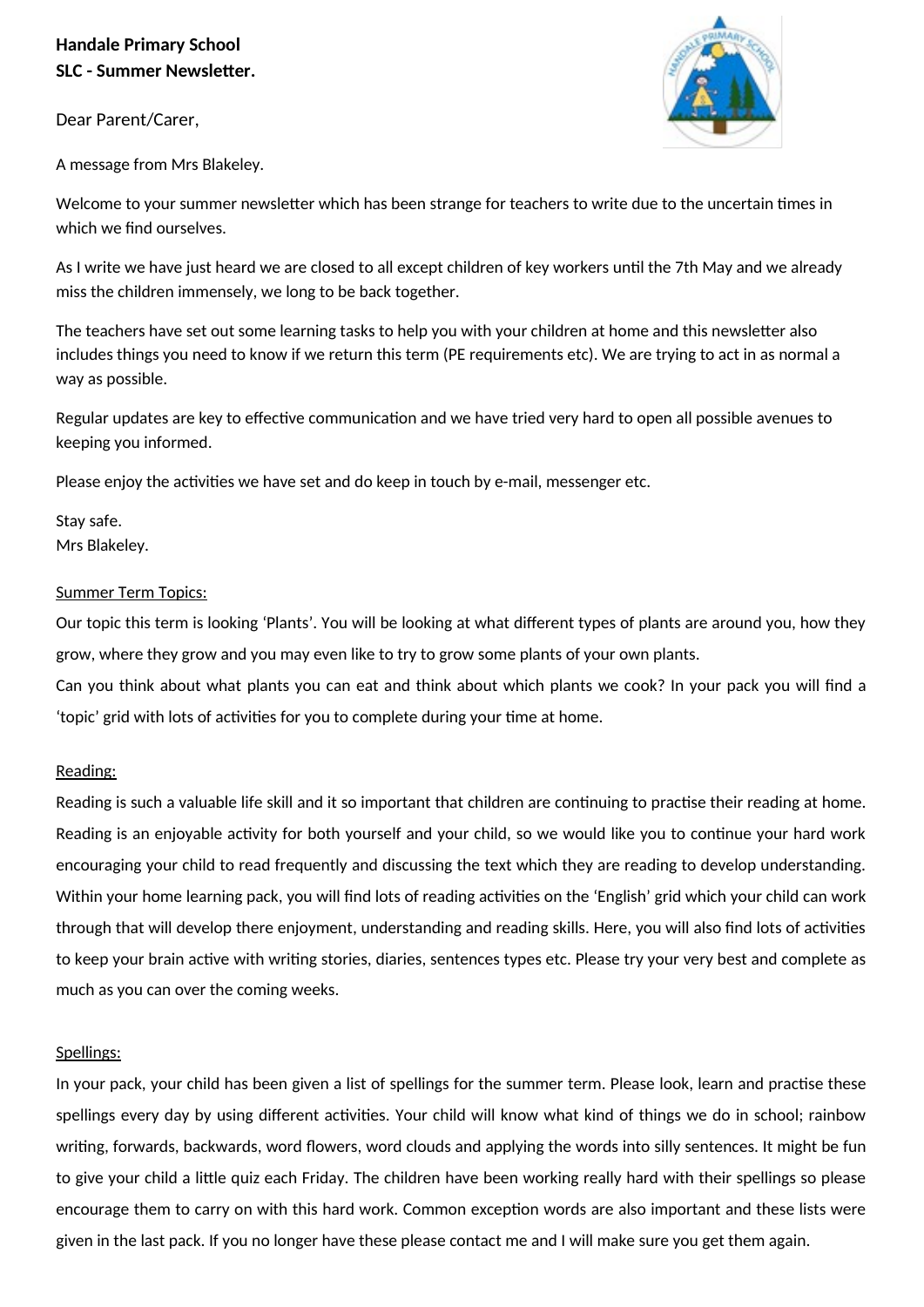#### Times tables:

The children have been working extremely hard to learn their times tables and are getting really good at applying them to calculations when necessary. Extra practise and support with this at home is hugely welcomed, as times tables and number fact knowledge form the basis of number and will be essential as they progress through school. By the end of Year 4, children are expected to know times the table facts for all 12 times tables if possible. Please continue to practise these at home by writing them down, saying out loud and even playing games on your phones, tablets etc.

#### Useful Websites:

#### **Here are some useful websites for you to use with your children:**

<http://www.timestables.me.uk/>

<https://www.coolmathgames.com/>

<https://www.topmarks.co.uk/maths-games/hit-the-button>

<https://whiterosemaths.com/homelearning/>

<https://www.spellingshed.com/en-gb>

<https://www.bbc.co.uk/bitesize/levels/z3g4d2p>

<https://www.twinkl.co.uk/>

<https://readingeggs.co.uk/>

<https://www.bbc.co.uk/teach/school-radio/nursery-rhymes-songs-index/zhwdgwx>

<https://www.lovereading.co.uk/audiobooks>

<https://www.oxfordowl.co.uk/>

<https://ngexplorer.cengage.com/ngyoungexplorer/index.html>

<https://www.storylineonline.net/>

<https://wowscience.co.uk/>

[http://www.bbc.co.uk/schools/websites/4\\_11/site/science.shtml](http://www.bbc.co.uk/schools/websites/4_11/site/science.shtml)

<http://www.sciencekids.co.nz/>

If we do return to school this term, please ensure your child brings their PE kit to school on a Monday and leaves it in school for the week. Remember PE kit is black shorts, white top and pumps/trainers.

If you have any further questions please don't hesitate to contact me on [ekendall@handale.rac.sch.uk](mailto:ekendall@handale.rac.sch.uk)

Thank you,